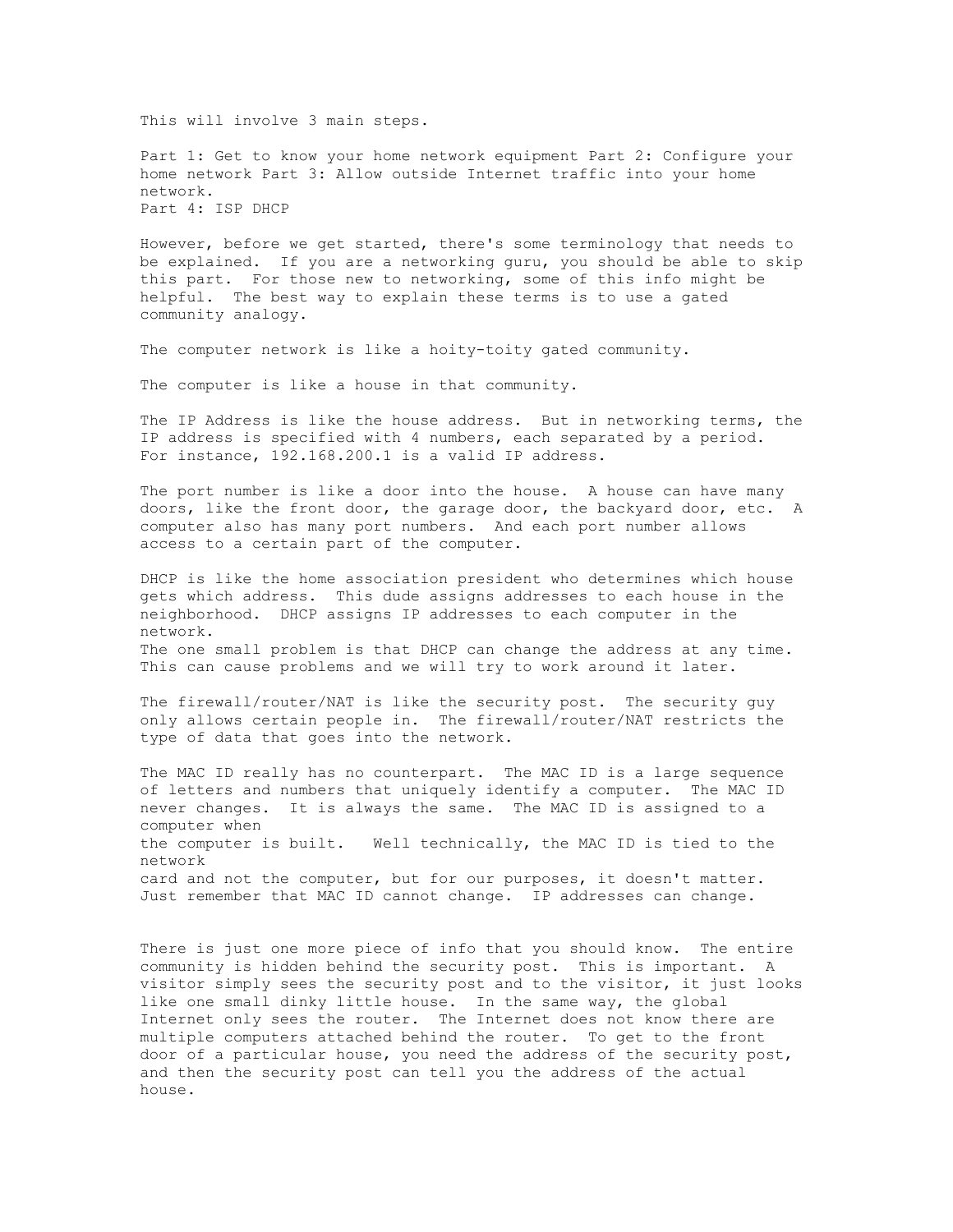When you sign up for a broadband account, the service provider uses DHCP to assign one IP address to the router. This is very important to understand. To get to the Stoker, you need to know the IP address of your router provided by your ISP, and then your router will help you find the Stoker. The problem is your ISP uses DHCP and so the router address can change at any time! There are ways to work around this.

Part 1: Get to know your home network eqiupment. There are so many different combinations of network configurations that it is impossible to describe all of them. But if you have a broadband connection, you probably a pretty common configuration.

You probably have a piece of equipment from the cable company or phone company called a modem. This modem is basically an adapter. On one is is either the cable or phone line and on the other end is the ethernet cable.

Usually these modems only have one ethernet cable plug. So, you probably have a router that has a bunch of ethernet plugs (and maybe wireless internet capabilities) that allows for you to share the Internet connection with many other computers. The other main function routers provide is security. Most routers make it difficult for hackers to attack your network.

I have seen modems that have the router integrated so you might have one of those, but it's pretty much that same as the two separate pieces of equipment.

Ok, here is where it starts getting technical. When you installed your router, you should have been given a way to configure the router. Usually, this involves opening up your web browser, and typing in address like

## http://192.168.1.1

Or maybe the router installation program created a shortcut on your desktop.

Either way, you need to be able to configure your router. These websites are usually password protected so you'll have to know your username and password for your router. Unfortunately, these differ from router to router and manufacturer to manufacturer, so you'll have to determine these yourself. Hopefully you wrote them down or still have the manuals handy.

The manuals have the default username and password in them.

I highly suggest just clicking on the menu options to get yourself familiar with the GUI. If you think you messed up, just click the "Cancel" button or simply close the web browser. If all else fails, unplug the power to the router and plug it back in. This seems to solve a lot of problems.

Part 2: Configure your home network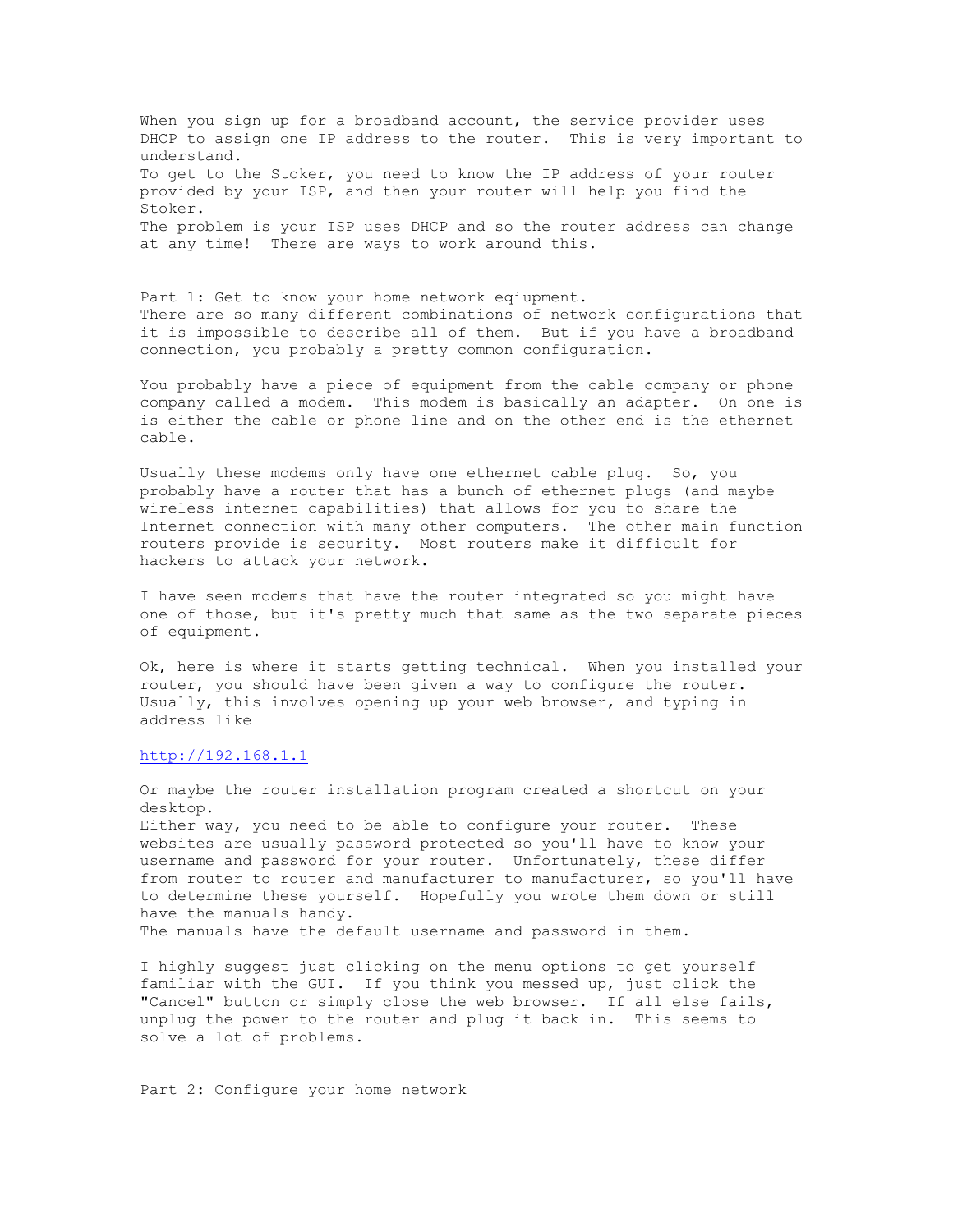The routers usually have DHCP enabled. This means the router is the crazy HOA president assigning address to all the computers. We want to stop Mr. Crazy DHCP, because we need the Stoker to always have the same address. This is necessary or the Stoker may sometimes work and sometimes not, depending on Mr. Crazy DHCP.

But we also want other computers to keep working. So we will not be entirely shutting off DHCP.

In your router setup, there should be a way to assign a specific IP address to a specifc MAC ID. I use a lot of Netgear products and this configuration is usually under "Address reservation" or "LAN IP setup". The GUI is pretty good and it is pretty easy to assign a specific IP address for the Stoker.

In general, I would suggest: 1) unplugging all other computers expect the Stoker and your own PC 2) make sure Stoker has a good IP address by testing it with your PC 3) Open up your router configuration 4) Look at the status and find a list of currently attached devices. The Stoker should be the entry that ISN'T your PC. 5) Write down the MAC address 6) Find the page that allows the IP address and MAC ID association 7) Associate the Stoker MAC address with the Stoker's current IP address

We are now ready for the next step.

Part 3: Allow outside Internet traffic into your home network At this point the home network is stable from the Stoker's point of view. The Stoker is always going to get the same IP address. Now, we need to allow outside Internet traffic to access your home network. To do this, we need to talk to the security guard.

The router is built to prevent what we are trying to do. So we have to ask it to put its guard down. We do this by a process called port forwarding. Basically, we tell the security guard "if you happen to get a visitor asking for a web page, then send that visitor to the Stoker".

Ok, back to the router configuration. You will need to find the page for port forwarding. There should be a way to create a custom entry (or service). The service requires two numbers. The IP address of the destination computer, in this case the IP address of the Stoker, and the number 80. 80 is the port number used by all web browsers to get web pages.

Once the service has been configured, all requests for a web page at the router will result in the Stoker getting that request and the Stoker serving up the web page.

The one missing piece is the router's IP address. This should be found in a status page on the router. This is the IP address you will need to access Stoker from the outside.